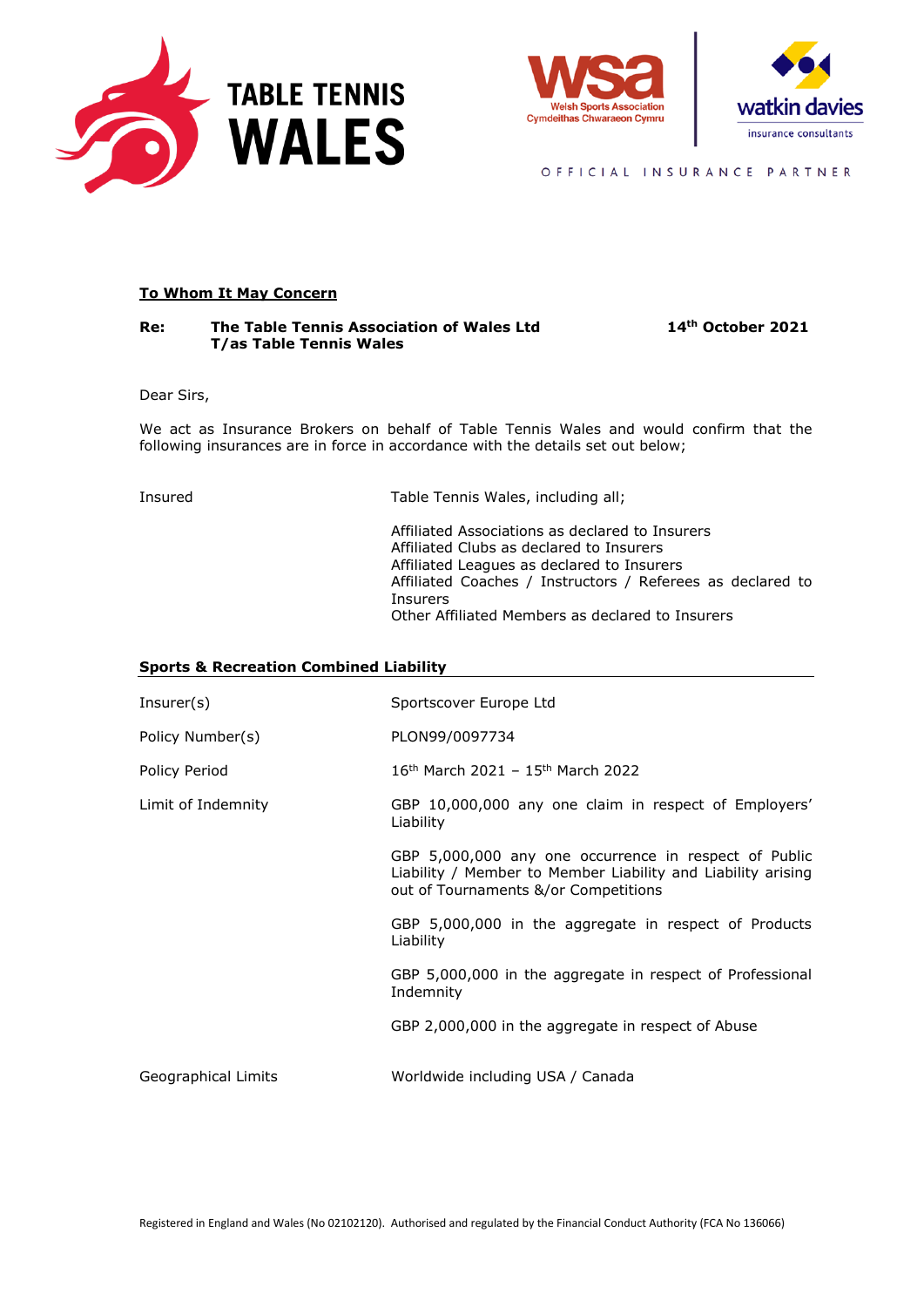# **Group Personal Accident**

| Insert(s)        | Sportscover Europe Ltd                                                                                                                                                                                         |
|------------------|----------------------------------------------------------------------------------------------------------------------------------------------------------------------------------------------------------------|
| Policy Number(s) | PLON99/0101369                                                                                                                                                                                                 |
| Policy Period    | 1st September 2021 - 15th March 2022                                                                                                                                                                           |
| Scope of Cover   | To cover all insured persons to the limits shown within the<br>Schedule of Benefits, who suffer accidental bodily injury<br>which causes death or disablement or results in medical<br>expenses being incurred |
| Occupation       | The employment, profession or occupation of or the business<br>carried out by the insured person at the time of the Bodily<br>Injury                                                                           |
| Operative Time   | Whilst playing, practicing and training under the auspices,<br>control or direction of the insured including travelling to or<br>from any such venue for the purposes of the above                             |

## **Schedule of Benefits**

| <b>Description</b>                                                                                                                                                                                              | Sum Insured $(E)$        |
|-----------------------------------------------------------------------------------------------------------------------------------------------------------------------------------------------------------------|--------------------------|
| Capital Benefits                                                                                                                                                                                                | 10,000                   |
| Death $(18+)$<br>Death (less than 18)                                                                                                                                                                           | 100%<br>25%              |
| Loss of use of all sight in both eyes &/or total<br>and irrecoverable loss of use of both hands or<br>both feet or of one hand and one foot                                                                     | 100%                     |
| In respect of total and irrecoverable loss of use<br>of one hand or one foot together with the total<br>and irrecoverable loss of all sight in one eye                                                          | 50%                      |
| In respect of total and irrecoverable loss of all<br>sight in one eye or total and irrecoverable loss<br>of use of one hand or one foot                                                                         | 25%                      |
| In respect of Permanent Total Disablement<br>from gainful employment or gainful occupation<br>for which the Insured Person is fitted for by<br>education, training or knowledge (deferment<br>period 12 months) | 100%                     |
| Temporary Total Disablement / Loss of Income                                                                                                                                                                    | 50                       |
| Inconvenience Benefit                                                                                                                                                                                           | 30 per day / maximum 50  |
| Maximum Period                                                                                                                                                                                                  | 52 Weeks                 |
| Deferment Period                                                                                                                                                                                                | 14 days                  |
| <b>Medical Expenses</b><br><b>Hospital Accommodation</b><br><b>Ancillary Medical Expenses</b><br>Physiotherapy & Chiropractic<br>Dental Services to sound whole<br>teeth                                        | 500<br>500<br>75%<br>500 |